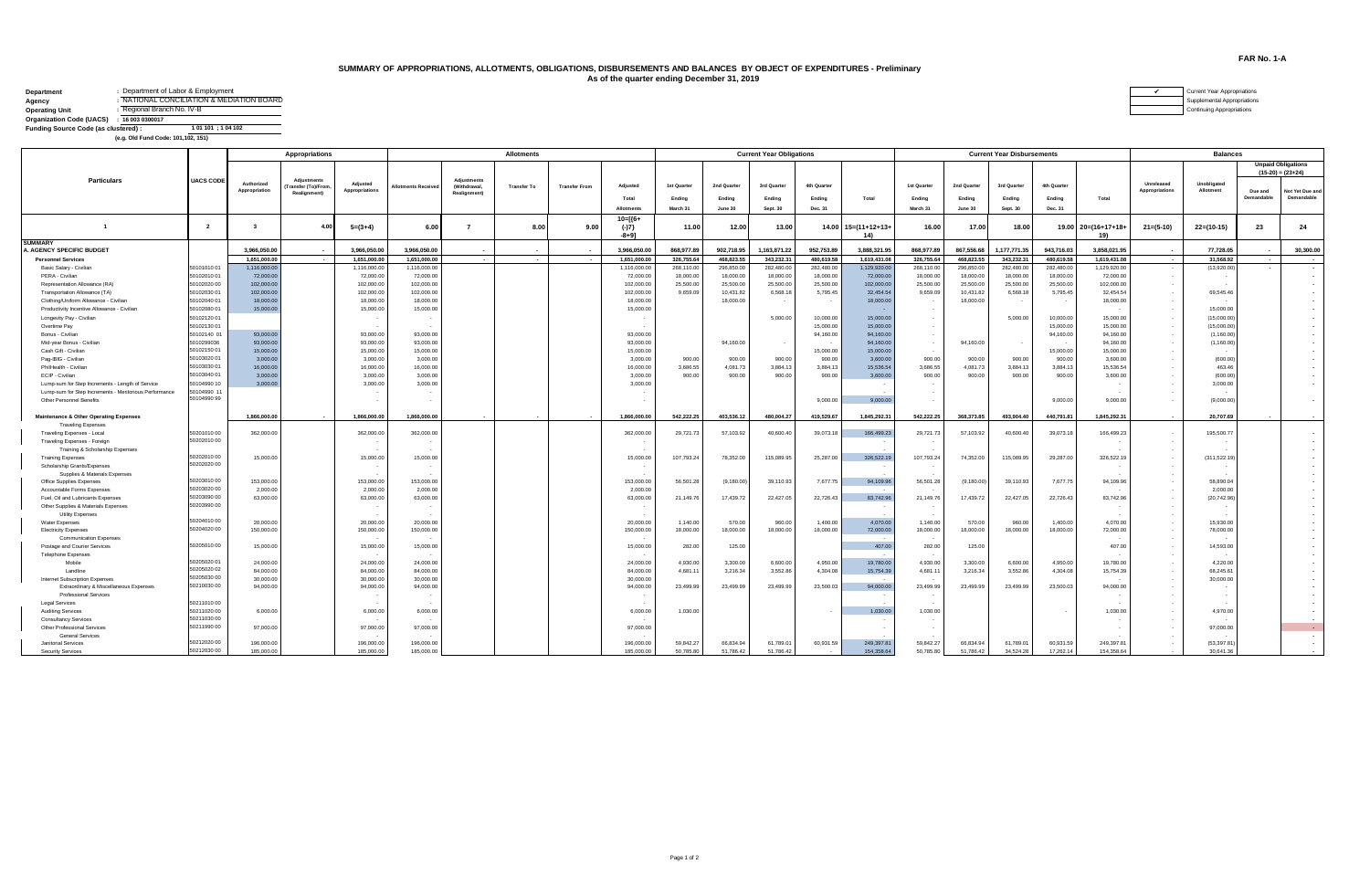|                                                                                     |                            | <b>Appropriations</b>       |                   |                            |                          | <b>Current Year Obligations</b> |                    |                      |                        |             |                       |              | <b>Current Year Disbursements</b> |                        | <b>Balances</b> |                        |                         |                       |                           |                              |                          |            |                                                      |
|-------------------------------------------------------------------------------------|----------------------------|-----------------------------|-------------------|----------------------------|--------------------------|---------------------------------|--------------------|----------------------|------------------------|-------------|-----------------------|--------------|-----------------------------------|------------------------|-----------------|------------------------|-------------------------|-----------------------|---------------------------|------------------------------|--------------------------|------------|------------------------------------------------------|
|                                                                                     |                            |                             |                   |                            |                          |                                 |                    |                      |                        |             |                       |              |                                   |                        |                 |                        |                         |                       |                           |                              |                          |            | <b>Unpaid Obligations</b>                            |
| <b>Particulars</b>                                                                  | <b>UACS CODE</b>           |                             | Adjustments       |                            |                          | Adiustments                     |                    |                      |                        |             |                       |              |                                   |                        |                 |                        |                         |                       |                           |                              |                          |            | $(15-20) = (23+24)$                                  |
|                                                                                     |                            | Authorized<br>Appropriation | ransfer (To)/Fron | Adjusted<br>Appropriations | lotments Receive         | (Withdrawal,                    | <b>Transfer To</b> | <b>Transfer From</b> | Adjusted               | 1st Quarter | 2nd Quarter           | 3rd Quarter  | 4th Quarter                       |                        | 1st Quarter     | 2nd Quarter            | 3rd Quarter             | 4th Quarter           |                           | Unreleased<br>Appropriations | Unobligated<br>Allotment | Due and    | Not Yet Due and                                      |
|                                                                                     |                            |                             | Realignment)      |                            |                          | Realignment)                    |                    |                      | Total                  | Endina      | Endina                | Ending       | Ending                            | Total                  | Ending          | Ending                 | Ending                  | Endina                | Total                     |                              |                          | Demandable | Demandable                                           |
|                                                                                     |                            |                             |                   |                            |                          |                                 |                    |                      | Allotment              | March 31    | June 30               | Sept. 30     | Dec. 31                           |                        | March 31        | June 30                | Sept. 30                | Dec. 31               |                           |                              |                          |            |                                                      |
| $\overline{1}$                                                                      | $\overline{2}$             | $\mathbf{R}$                | 4.00              | $5=(3+4)$                  | 6.00                     | $\overline{7}$                  | 8.00               | 9.00                 | $10 = [\{6+$<br>$(-)7$ | 11.00       | 12.00                 | 13.00        | 14.00                             | $15=(11+12+13+$        | 16.00           | 17.00                  | 18.00                   | 19.00                 | $20=(16+17+18+$           | $21 = (5-10)$                | $22=(10-15)$             | 23         | 24                                                   |
|                                                                                     |                            |                             |                   |                            |                          |                                 |                    |                      | $-8+91$                |             |                       |              |                                   | 14)                    |                 |                        |                         |                       | 19)                       |                              |                          |            |                                                      |
| Other General Services<br>Repairs & Maintenance                                     | 50212990 00                | 270,000.00                  |                   | 270,000.00                 | 270,000.00               |                                 |                    |                      | 270,000.00             | 68,084.66   | 64,055.01             | 56,235.18    | 110,880.79                        | 299,255.64             | 68,084.66       | 32,892.74              | 87,397.45               | 110,880.79            | 299,255.64                |                              | (29, 255.64)             |            | $\overline{\phantom{a}}$<br>$\overline{\phantom{a}}$ |
| R & M - Buildings & other structures                                                | 5021304000                 |                             |                   |                            |                          |                                 |                    |                      |                        |             |                       |              |                                   |                        |                 |                        |                         |                       |                           |                              |                          |            |                                                      |
| R & M - Machinery and Equipment                                                     |                            |                             |                   |                            |                          |                                 |                    |                      |                        |             |                       |              |                                   |                        |                 |                        |                         |                       |                           | $\sim$                       |                          |            | $\overline{\phantom{a}}$                             |
| Office Equipment                                                                    | 50213050 02                | 7,000.00                    |                   | 7,000.00                   | 7,000.00                 |                                 |                    |                      | 7,000.00               | 6,900.00    |                       | 390.00       | $\overline{\phantom{a}}$          | 7,290.00               | 6,900.00        |                        | 390.00                  |                       | 7,290.00                  | $\sim$                       | (290.00)                 |            |                                                      |
| Information & Communication Technology                                              | 50213050 03<br>50213060 01 |                             |                   |                            |                          |                                 |                    |                      |                        |             |                       |              |                                   |                        |                 |                        |                         |                       |                           | $\sim$                       |                          |            |                                                      |
| R & M - Motor Vehicle<br>R & M - Furniture & Fixtures                               | 50213070 00                | 23,000.00                   |                   | 23,000.00                  | 23,000.00                |                                 |                    |                      | 23,000.00              | 44,550.00   | 2,250.00              | 19,194.62    | 56,254.30                         | 122,248.92             | 44,550.00       | 2,250.00               | 19,194.62               | 56,254.30             | 122,248.92                | $\sim$<br>$\sim$             | (99, 248.92)             |            |                                                      |
| R & M - Leased Assets Improvements                                                  | 50213090 00                |                             |                   | $\sim$                     | $\sim$                   |                                 |                    |                      |                        |             |                       |              |                                   | $\sim$                 | $\sim$          |                        |                         |                       |                           | $\sim$                       | ٠.                       |            |                                                      |
| Taxes, Insurance Premiums and Other Fees                                            |                            |                             |                   |                            | $\overline{\phantom{a}}$ |                                 |                    |                      |                        |             |                       |              |                                   |                        |                 |                        |                         |                       |                           | $\sim$                       |                          |            |                                                      |
| Taxes, Duties and Licenses                                                          | 5021501000                 |                             |                   |                            |                          |                                 |                    |                      |                        |             |                       |              |                                   |                        |                 |                        |                         |                       |                           |                              |                          |            |                                                      |
| <b>Fidelity Bond Premiums</b>                                                       | 50215020 00<br>50215030 00 | 12,000.00                   |                   | 12.000.00                  | 12,000.00                |                                 |                    |                      | 12,000.00              |             | 1,500.00              |              | 7,875.00                          | 9.375.00               |                 | 1,500.00               |                         | 7875.00               | 9.375.00                  | $\sim$                       | 2,625.00                 |            |                                                      |
| Insurance Expenses<br>Other Maintenance & Operating Expenses                        |                            | 8,000.00                    |                   | 8,000.00                   | 8,000.00                 |                                 |                    |                      | 8,000.00               | 6,213.41    |                       |              | 1,833.50                          | 8,046.91               | 6,213.41        |                        |                         | 1,833.50              | 8,046.91                  | $\sim$<br>$\sim$             | (46.91)                  |            |                                                      |
| <b>Advertising Expenses</b>                                                         | 5029901000                 |                             |                   |                            |                          |                                 |                    |                      |                        |             |                       |              |                                   |                        |                 |                        |                         |                       |                           | $\sim$                       |                          |            |                                                      |
| Printing & Publication Expenses                                                     | 50299020 00                |                             |                   |                            |                          |                                 |                    |                      |                        |             |                       |              |                                   |                        |                 |                        |                         |                       |                           | $\overline{\phantom{a}}$     |                          |            |                                                      |
| <b>Representation Expenses</b>                                                      | 50299030 00                | 29,000.00                   |                   | 29,000.00                  | 29,000.00                |                                 |                    |                      | 29,000.00              | 2,757.22    | 5,301.00              | 749.50       | 17,467.00                         | 26,274.72              | 2,757.22        | 5.301.00               | 749.50                  | 17,467.00             | 26,274.72                 | $\sim$                       | 2,725.28                 |            |                                                      |
| Transportation and Delivery Expenses                                                | 50299040 00                |                             |                   |                            |                          |                                 |                    |                      |                        |             |                       |              |                                   |                        |                 |                        |                         |                       |                           |                              |                          |            |                                                      |
| Rent/Lease Expenses                                                                 | 50299050 01                |                             |                   |                            |                          |                                 |                    |                      |                        |             |                       |              |                                   |                        |                 |                        |                         |                       |                           |                              |                          |            |                                                      |
| Rents - Building & Structures<br>Rents - Equipment                                  | 50299050 04                |                             |                   |                            |                          |                                 |                    |                      |                        |             |                       |              |                                   |                        |                 |                        |                         |                       |                           |                              |                          |            |                                                      |
| Rents - Living Quarters                                                             | 50299050.05                |                             |                   |                            |                          |                                 |                    |                      |                        |             |                       |              |                                   |                        |                 |                        |                         |                       |                           |                              |                          |            |                                                      |
| Subscription Expenses                                                               | 50299070 99                | 1,000.00                    |                   | 1,000.00                   | 1,000.00                 |                                 |                    |                      | 1,000.00               |             | 2,580.00              |              |                                   | 2,580.00               |                 | 2,580.00               |                         |                       | 2,580.00                  | $\sim$                       | (1,580.00)               |            |                                                      |
| Other Maintenace & Operating Expenses                                               | 0299990 00                 | 20,000.00                   |                   | 20,000.00                  | 20,000.00                |                                 |                    |                      | 20,000.00              | 34,359.78   | 16,801.78             | 20.018.36    | 17,369.02                         | 88,548.94              | 34,359.78       | 16,801.78              | 20,018.36               | 17,369.02             | 88,548.94                 | $\sim$                       | (68, 548.94)             |            | $\sim$ 10 $\pm$                                      |
| <b>Capital Outlays</b>                                                              |                            |                             |                   |                            |                          |                                 |                    |                      |                        |             |                       |              |                                   |                        |                 |                        |                         |                       |                           |                              |                          |            |                                                      |
| Property, Plant and Equipment Outlay                                                |                            |                             |                   |                            |                          |                                 |                    |                      |                        |             |                       |              |                                   |                        |                 |                        |                         |                       |                           |                              |                          |            |                                                      |
| Machinery and Equipment Outlay                                                      |                            |                             |                   |                            |                          |                                 |                    |                      |                        |             |                       |              |                                   |                        |                 |                        |                         |                       |                           |                              |                          |            |                                                      |
| Office Equipment<br><b>Transportation Equipment Outlay</b>                          | 50604050 02                |                             |                   |                            |                          |                                 |                    |                      |                        |             |                       |              |                                   |                        |                 |                        |                         |                       |                           |                              |                          |            |                                                      |
| Motor Vehicles                                                                      | 50604060 01                |                             |                   |                            |                          |                                 |                    |                      |                        |             |                       |              |                                   |                        |                 |                        |                         |                       |                           |                              |                          |            |                                                      |
| Furniture, Fixtures and Books Outlay<br>Furniture & Fixtures                        | 50604070 01                |                             |                   |                            |                          |                                 |                    |                      |                        |             |                       |              |                                   |                        |                 |                        |                         |                       |                           |                              |                          |            |                                                      |
| Books                                                                               | 50604070 02                |                             |                   |                            |                          |                                 |                    |                      |                        |             |                       |              |                                   |                        |                 |                        |                         |                       |                           |                              |                          |            |                                                      |
| <b>LOCALLY-FUNDED PROJECT</b>                                                       |                            | 449.050.00                  |                   | 449.050.00                 | 449.050.00               |                                 |                    |                      | 449.050.0              |             | 30,359,28             | 340.634.64   | 52,604.6                          | 423,598.56             |                 | 30.359.28              | 340.634.64              | 22.304.64             | 393,298.5                 |                              | 25.451.44                |            | 30,300.00                                            |
| <b>Maintenance &amp; Other Operating Expenses</b>                                   |                            | 145,550.00                  |                   | 145,550.00                 | 145,550.00               |                                 |                    |                      | 145,550.00             |             | 30,359.28             | 67,434.64    | 22,304.64                         | 120,098.56             |                 | 30,359.28              | 67,434.64               | 22,304.64             | 120,098.56                |                              | 25,451.44                |            |                                                      |
| Supplies and Materials - Office Supplies<br>Internet Subscription Expenses          | 50203010 00<br>50205030 00 | 11,550.00<br>45,000.00      |                   | 11,550.00<br>45,000.00     | 11,550.00<br>45,000.00   |                                 |                    |                      | 11,550.00<br>45,000.00 |             | 11,550.0<br>18,809.28 | 9,404.64     | 13,400.00<br>8,904.64             | 24,950.00<br>37,118.56 |                 | 11,550.00<br>18,809.28 | 9,404.64                | 13,400.00<br>8,904.64 | 24,950.00<br>37,118.56    |                              | (13,400.00)<br>7,881.44  |            |                                                      |
| R & M - Machinery and Equipment                                                     |                            |                             |                   |                            |                          |                                 |                    |                      |                        |             |                       |              |                                   |                        |                 |                        |                         |                       |                           |                              |                          |            |                                                      |
| Information & Communication Technology<br>Subscription                              | 5021305003<br>0299070 00   | 28,000.00<br>61,000.00      |                   | 28,000.00<br>61.000.00     | 28,000.00<br>61,000.00   |                                 |                    |                      | 28,000.00<br>61.000.00 |             |                       | 58,030,00    | $\cdot$                           | 58,030.00              |                 |                        | 58,030.00               |                       | 58,030.00                 | $\sim$                       | 28,000.00<br>2.970.00    |            |                                                      |
|                                                                                     |                            | 303,500.00                  |                   | 303,500.00                 | 303,500.00               |                                 |                    |                      | 303,500.00             |             |                       |              | 30.300.00                         | 303,500.00             |                 |                        | 273,200,00              |                       | 273,200.00                |                              |                          |            |                                                      |
| <b>Capital Outlays</b><br>Property, Plant and Equipment Outlay                      |                            |                             |                   |                            |                          |                                 |                    |                      |                        |             |                       | 273,200.00   |                                   |                        |                 |                        |                         |                       |                           |                              |                          |            | 30,300.00                                            |
| Machinery and Equipment Outlay                                                      |                            |                             |                   |                            |                          |                                 |                    |                      |                        |             |                       |              |                                   |                        |                 |                        |                         |                       |                           |                              |                          |            |                                                      |
| Information and Communication Technology Equipment                                  | 50604050 03                | 303,500.00                  |                   | 303,500.00                 | 303,500.00               |                                 |                    |                      | 303,500.00             |             |                       | 273,200.00   | 30,300.00                         | 303,500.00             |                 |                        | 273,200.00              |                       | 273,200.00                | $\sim$                       |                          |            | 30,300.00                                            |
| 3. AUTOMATIC APPROPRIATIONS                                                         |                            | 133,000.00                  |                   | 133,000.00                 | 133,000.00               |                                 |                    |                      | 133,000.00             | 32,173.20   | 35,622.00             | 33,897.60    | 33,897.60                         | 135,590.40             | 32,173.20       | 35,622.00              | 33,897.60               | 33,897.60             | 135,590.40                |                              | (2,590.40)               |            |                                                      |
| <b>Personnel Services</b><br>Retirement and Life Insurance Premiums                 | 50103010 00                | 133,000.00                  |                   | 133,000.00                 | 133,000.00               |                                 |                    |                      | 133,000.00             | 32,173.20   | 35,622.00             | 33,897.60    | 33,897.60                         | 135,590.4              | 32,173.20       | 35,622.00              | 33,897.60               | 33,897.60             | 135,590.40                | $\sim$                       | (2.590.40)               |            | $\sim$                                               |
|                                                                                     |                            |                             |                   |                            |                          |                                 |                    |                      |                        |             |                       |              |                                   |                        |                 |                        |                         |                       |                           |                              |                          |            |                                                      |
| . SPECIAL PURPOSE FUNDS                                                             |                            | 120,217.21                  |                   | 120,217.21                 | 120,217.21               |                                 |                    |                      | 120,217.21             | 48,217.21   |                       |              | 72,000.00                         | 120,217.21             | 48,217.21       |                        |                         | 72,000.00             | 120,217.21                |                              |                          |            |                                                      |
| Miscellaneous Personnel Benefits Fund<br><b>Personnel Services</b>                  |                            | 120.217.21                  |                   | 120.217.21                 | 120.217.21               | $\overline{\phantom{a}}$        |                    |                      | 120,217.21             | 48.217.21   |                       |              | 72,000,00                         | 120.217.21             | 48.217.21       |                        |                         | 72,000.00             | 120.217.21                |                              |                          |            |                                                      |
| Collective Negotiation Agreement Incentive - Civilian                               | 50102990 1:                | 51,000.00                   |                   | 51,000.00                  | 51,000.00                |                                 |                    |                      | 51,000.00              |             |                       |              | 51,000.00                         | 51,000.00              |                 |                        |                         | 51,000.00             | 51,000.00                 |                              |                          |            |                                                      |
| Productivity Enhancement Incentive - Civilian<br>Performance Based Bonus - Civilian | 50102990 12<br>50102990 14 | 48,217.21                   |                   | 48,217.21                  | 48,217.21                |                                 |                    |                      | 48,217.21              | 48,217.21   |                       |              |                                   | 48,217.21              | 48,217.21       |                        |                         |                       | 48,217.21                 |                              |                          |            |                                                      |
| Other Personnel Benefits                                                            | 50104990 99                | 21,000.00                   |                   | 21,000.00                  | 21,000.00                |                                 |                    |                      | 21,000.00              |             |                       |              | 21,000.00                         | 21,000.00              |                 |                        |                         | 21,000.00             | 21,000.00                 |                              |                          |            |                                                      |
| Pension and Gratuity Fund<br><b>Personnel Services</b>                              |                            |                             |                   |                            |                          |                                 |                    |                      |                        |             |                       |              |                                   |                        |                 |                        |                         |                       |                           |                              |                          |            |                                                      |
| Terminal Leave Benefits - Civilian                                                  | 50104030 01                |                             |                   |                            |                          |                                 |                    |                      |                        |             |                       |              |                                   |                        |                 |                        |                         |                       |                           |                              |                          |            |                                                      |
|                                                                                     |                            |                             |                   |                            |                          |                                 |                    |                      |                        |             |                       |              |                                   |                        |                 |                        |                         |                       |                           |                              |                          |            |                                                      |
| <b>GRAND TOTAL</b>                                                                  |                            | 4,219,267.21                |                   | 4,219,267.21               | 4,219,267.21             | $\sim$                          |                    |                      | 4,219,267.21           | 949,368.30  | 938,340.95            | 1,197,768.82 | 1,058,651.49                      | 4,144,129.56           | 949,368.30      |                        | 903,178.68 1,211,668.95 | 1,049,613.63          | 4,113,829.56              |                              | 75,137.65                |            | 30,300.00                                            |
| <b>Certified Correct:</b>                                                           |                            | <b>Certified Correct:</b>   |                   |                            |                          |                                 |                    |                      |                        |             |                       |              |                                   |                        |                 |                        |                         |                       | <b>Approved By:</b>       |                              |                          |            |                                                      |
|                                                                                     |                            |                             |                   |                            |                          |                                 |                    |                      |                        |             |                       |              |                                   |                        |                 |                        |                         |                       | 40m                       |                              |                          |            |                                                      |
| RENATO Q. FA ARDO                                                                   |                            | FELIX G. BELZA JR.          |                   |                            |                          |                                 |                    |                      |                        |             |                       |              |                                   |                        |                 |                        |                         |                       | <b>LOURDES P. ESTIOCO</b> |                              |                          |            |                                                      |
| <b>Budget Officer Designate</b>                                                     |                            | <b>Accountant Designate</b> |                   |                            |                          |                                 |                    |                      |                        |             |                       |              |                                   |                        |                 |                        |                         |                       | Director II               |                              |                          |            |                                                      |
| Date:                                                                               |                            | Date:                       |                   |                            |                          |                                 |                    |                      |                        |             |                       |              |                                   |                        |                 |                        |                         |                       | Date:                     |                              |                          |            |                                                      |